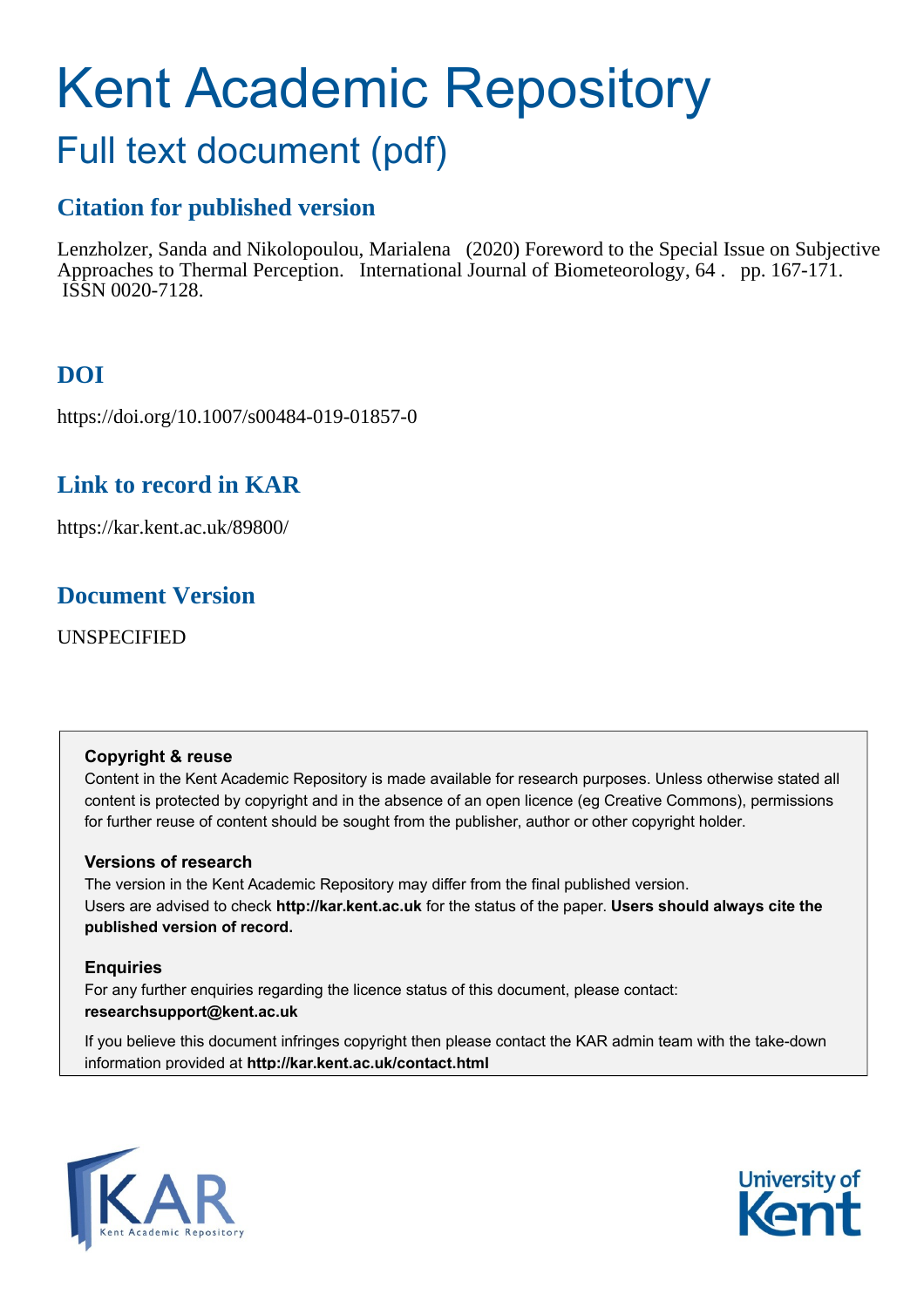#### **Title Editorial/ Foreword: Subjective approaches to thermal perception**

Sanda Lenzholzer<sup>1</sup>, Marialena Nikolopoulou<sup>2</sup>

1. Wageningen University, Landscape Architecture Group, P.O. box 47, 6700 AA Wageningen, The Netherlands. E-mail: sanda.lenzholzer@wur.nl

2. University of Kent, Kent School of Architecture and Planning, Canterbury, CT2 7NR, UK. E-mail: M.Nikolopoulou@kent.ac.uk

The last few years have seen an increasing amount of research in a relatively new area of biometeorology, the intersection of outdoor thermal comfort studies with environmental psychology. Focusing on people not as mere recipients of the complex radiation exchanges outdoors and processes aiming to reach equilibrium with the internal thermoregulatory processes, but actively engaging with the perception of these thermal processes has revealed a new perspective of understanding outdoor thermal experience, enriching the scientific discourse internationally.

This new focus on the more subjective human parameter has provided a complimentary paradigm, highlighting the importance of personal, behavioural and psychological factors in outdoor thermal perception (Nikolopoulou et al. 2001, Nikolopoulou 2011). These new approaches have been increasingly adopted across the world at different geographic and climatic contexts (e.g. Stathopoulos et al. 2004; Nikolopoulou and Lykoudis 2006; Knez and Thorsson 2006; Thorsson et al. 2007a Knez and Thorsson 2008; Knez et al. 2009; Lin 2009, Lenzholzer 2010; Lenzholzer and Koh 2010; Lenzholzer and van der Wulp 2010, Aljawabra and Nikolopoulou 2010; Klemm et al. 2015b; Klemm et al. 2015a; Cortesão et al. 2016; Shih et al. 2017; Shooshtarian and Rajagopalan 2017) and a lively interdisciplinary field of research has emerged.

This Special Issue has been developed to reflect on these developments, specifically the subjective side of outdoor thermal perception and comfort, addressing a range of suitable methods for such investigations.

#### Why now?

The reasons to shed light on these aspects are manifold. First of all, in recent years the research paradigms to study human perception have increasingly included constructivist approaches that reflect a subjective perspective of human perceptions (Creswell 2014). A main approach within this paradigm is phenomenology that sees human multisensory sensations and the subjective interpretation of these as central themes of 'perception' (Heschong 1979; Husserl 1960; Merleau- Ponty 1992). In line with these developments embracing such phenomenological approaches seems necessary to supplement the predominantly positivist discourse in thermal perception studies.

Secondly, environmental psychology has significantly advanced in the past years and provided new ways of collecting data on people's experience of their environment, including the thermal environment (Knez 2005; Lenzholzer and van der Wulp 2010). These recent developments had significant repercussions in the disciplines that shape human environments and thus the thermal environment (e.g. architecture, urban design, landscape architecture, etc.), as they aim at creating environments that respond to these perceptions. Phenomenological and psychological approaches have become leading approaches to support design decisions in these disciplines (Pallasmaa 2005). In line with these developments, phenomenological and psychological perspectives have gained importance and been taken into account in recent research on thermal perception.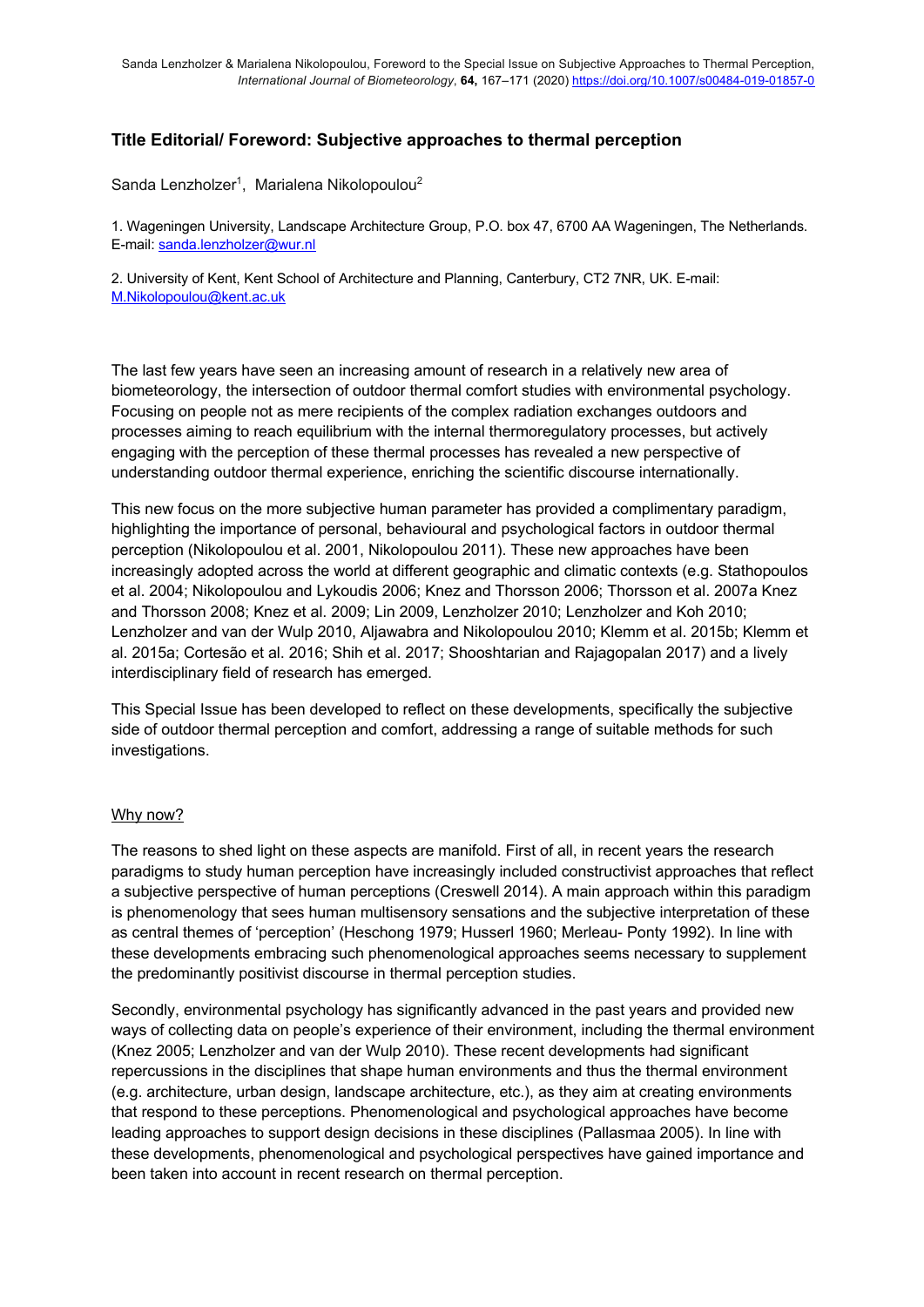Finally, the rapid development of social media and internet of things provide new approaches to collecting information from different populations which would not have been possible 20 years ago. Such progress in disparate fields have suggested it is timely to provide an overview of these recent developments through this special issue and provide an outlook into promising future concepts and methods.

#### Contents and highlights

The Special Issue includes a range of methodological approaches in the field of outdoor thermal comfort, as well as geographical spread and climatic zones (Figure 1).

| <b>Authors</b>                                                                                                                                  | <b>Title</b>                                                                                                                                 | doi                            |
|-------------------------------------------------------------------------------------------------------------------------------------------------|----------------------------------------------------------------------------------------------------------------------------------------------|--------------------------------|
|                                                                                                                                                 |                                                                                                                                              |                                |
| J. Cortesão, F.B. Alves and<br>K. Raaphorst                                                                                                     | Photographic comparison: a method for<br>qualitative outdoor thermal perception surveys                                                      | 10.1007/s00484-<br>018-1575-6  |
| T. Sharmin and K.<br><b>Steemers</b>                                                                                                            | Effects of microclimate and human parameters<br>on outdoor thermal sensation in the high-density<br>tropical context of Dhaka                | 10.1007/s00484-<br>018-1607-2  |
| Pantavou, S. Lykoudis, M.<br>Nikolopoulou and I.X.<br>Tsiros                                                                                    | Thermal sensation and climate: a comparison of<br><b>UTCI and PET thresholds</b><br>in different climates                                    | 10.1007/s00484-<br>018-1569-4  |
| L. Giuffrida, H. Lokys and<br>O. Klemm                                                                                                          | Assessing the effect of weather on human<br>outdoor perception using Twitter                                                                 | 10.1007/s00484-<br>018-1574-7  |
| H. Leng, S. Liang and Q.<br>Yuan                                                                                                                | Outdoor thermal comfort and adaptive behaviors<br>in the residential public open spaces of winter<br>cities during the marginal season       | 10.1007/s00484-<br>019-01709-x |
| E. Sharifi and J. Boland                                                                                                                        | Passive activity observation (PAO) method to<br>estimate outdoor thermal adaptation in public<br>space: case studies in Australian cities    | 10.1007/s00484-<br>018-1570-y  |
| F.B. Faustini, J.R. Gomes<br>de Faria and M.S.G. de<br><b>Castro Fontes</b>                                                                     | The influence of thermal comfort conditions on<br>user's exposure time in open spaces                                                        | 10.1007/s00484-<br>019-01749-3 |
| S. Manavvi and E.<br>Rajasekar                                                                                                                  | Semantics of outdoor thermal comfort in<br>religious squares of composite climate: New<br>Delhi, India                                       | 10.1007/s00484-<br>019-01708-y |
| L. Klok, N. Rood, J. Kluck<br>and L. Kleerekoper                                                                                                | Assessment of thermally comfortable urban<br>spaces in Amsterdam during hot summer days                                                      | 10.1007/s00484-<br>018-1644-x  |
| A. Lemonsu, A. Amossé, D.<br>Chouillou, N. Gaudio, S.<br>Haouès-Jouve, J. Hidalgo,<br>J. Le Bras, D. Legain,<br>S. Marchandise and B.<br>Tudoux | Comparison of microclimate measurements and<br>perceptions as part of a global evaluation of<br>environmental quality at neighbourhood scale | 10.1007/s00484-<br>019-01686-1 |
| C. Vasilikou and M.<br>Nikolopoulou                                                                                                             | Outdoor thermal comfort for pedestrians in<br>movement: thermal walks in complex urban<br>morphology                                         | 10.1007/s00484-<br>019-01782-2 |
| F. Aljawabra and M.<br>Nikolopoulou                                                                                                             | Thermal comfort in urban spaces: a cross-<br>cultural study in the hot arid climate                                                          | 10.1007/s00484-<br>018-1592-5  |
| S. Lenzholzer and S. de<br><b>Vries</b>                                                                                                         | Exploring outdoor thermal perception-a revised<br>model                                                                                      | 10.1007/s00484-<br>019-01777-z |

Table 1: Authors and titles of articles in the current special issue

Out of the 13 papers, seven focus in cities outside Europe; from the winter city of Harbin (Leng et al.), to the continental Northeasst USA (Giuffrida et al), and the more temperate city of Adelaide (Sharifi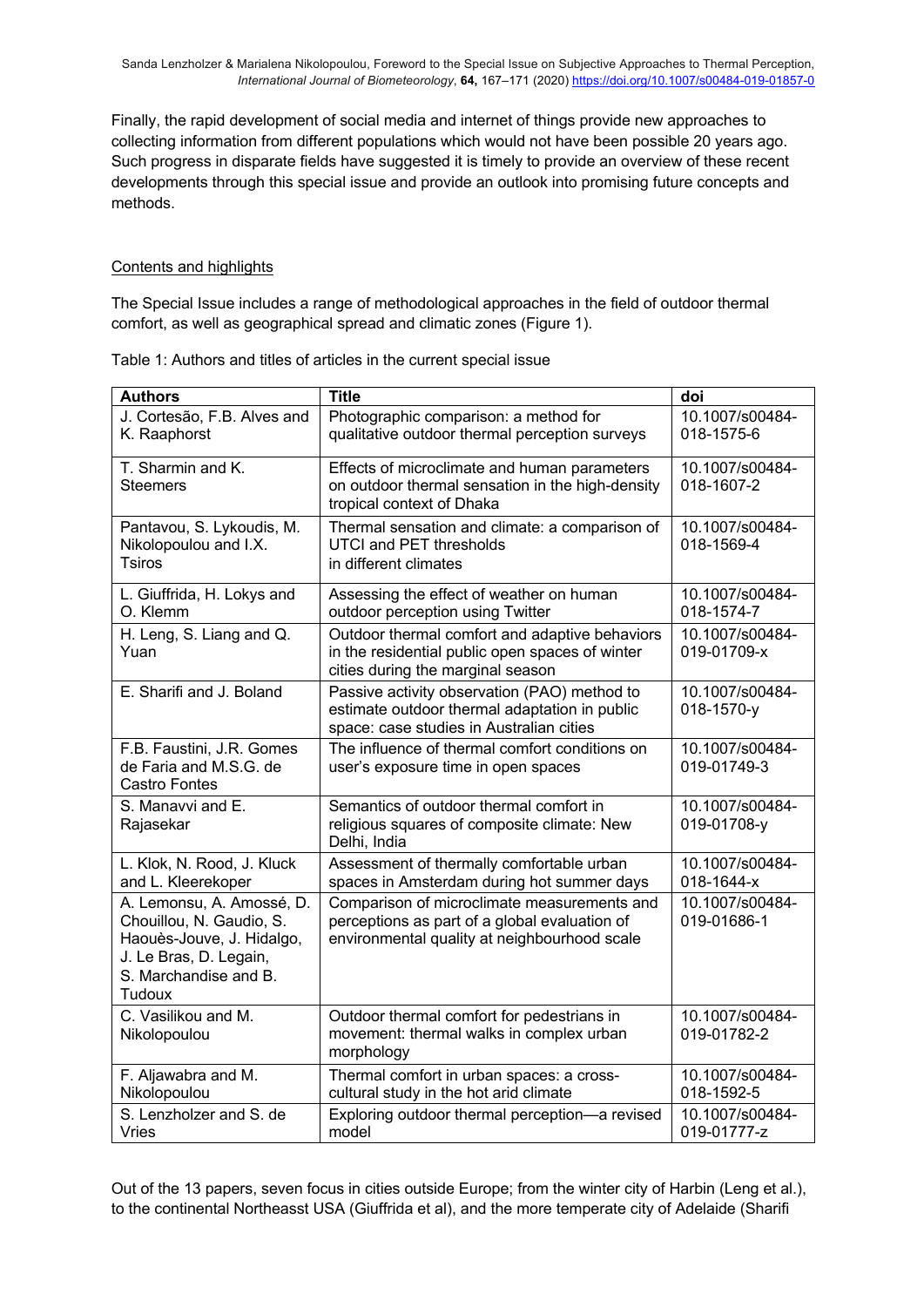and Boland), to the more tropical cities of Sao Paolo (Faustini et al.), New Delhi (Manavvi and Rajasekar), Dhaka (Sharmin and Steemers) and the drier conditions of Phoenix and Marrakesh (Aljawabra and Nikolopoulou). The European context is analysed in five papers focusing on the cities of Amsterdam (Klok et al.); Toulouse (Lemonsu et al.), Porto (Cortesão et al.), Rome and London (Vasilikou and Nikolopoulou) and Athens, Thessalonica, Milan, Fribourg, Kassel, Cambridge and Sheffield (Pantavou et al.). This international coverage confirms the global reach and importance of the remit of outdoor thermal comfort.



Fig. 1: Köppen climate zone map depicting the geographic and climatic distribution of the cities and regions investigated in the current special issue

The work submitted to this Special Issue reflects a methodological variation, focusing on different aspects of thermal perception and comfort. The work includes mixed methods, some more established than others for the specific cognate area. Phenomenological and ethnographic approaches complement more traditional methods collecting data and comparing subjective with objective methods to draw relevant conclusions. Innovative social media platforms such as twitter (twitter.com) are also included (Giuffrida et al.), highlighting potential next steps in capturing large scale subjective data from multiple areas, surpassing the difficulties of traditional comfort surveys; as well as theoretical position papers aiming to construct an extended model of thermal perception (Lenzholzer and de Vries).

The different contributions ultimately aim to understand thermal perception, the driving forces behind it and how these can be employed in design and planning of our cities, as well as different prediction and warning systems for the public. The notion of adaptation and environmental diversity becomes integral for health and well-being under the unprecedented global warming our cities phase.

#### *Methodological approaches*

Integral to all the approaches presented in the different studies is the need to triangulate evidence from the different surveys studying human perspectives (whether through interviews, or observations) with meteorological measurements available at different scales, from the microclimate participants experience to weather stations. Such work continues to provide bridges between the different disciplines of architecture, design and planning with geography, meteorology and climatology enabling the dialogue, essential for the cross-disciplinary approaches.

Portable meteorological stations have been employed, usually accompanying structured surveys with members of the population in transverse surveys. In studying the subjective perspective, different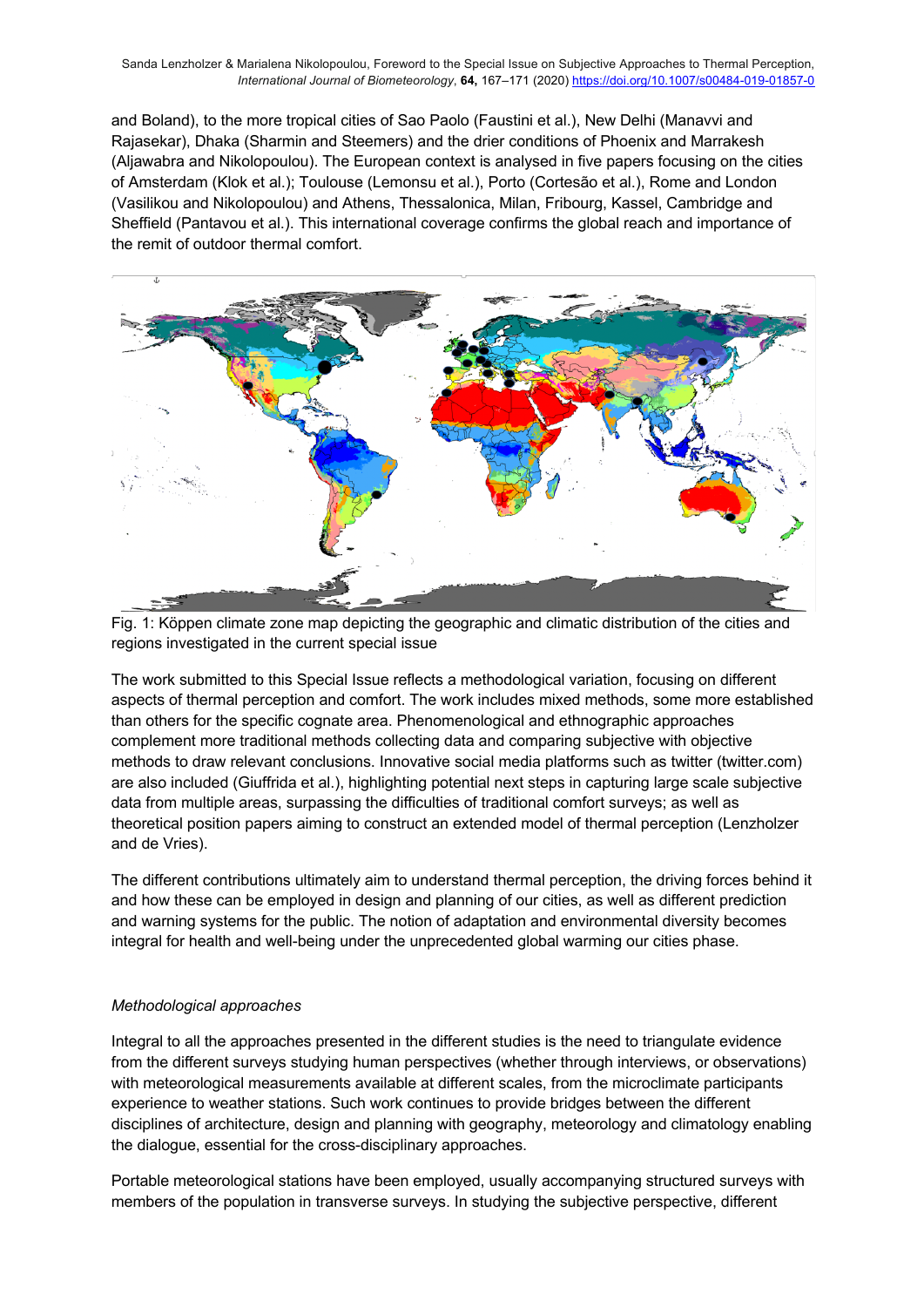approaches have been followed; from passive activity observations to estimate thermal adaptation in Adelaide (Sharifi and Boland) to the use of photographic comparisons in Porto (Cortesão et al.), and photographic records in Sao Paolo to estimate exposure times (Faustini et al.).

To overcome the need for collecting wider samples to represent a population, two studies used longitudinal methods with structured walks with small groups. Lemonsu et al. consider thermal perception as one of the components of environmental perception in Toulouse, while Vasilikou and Nikolopoulou organised a series of thermal walks in London and Rome in different seasons, to evaluate the variation of thermal perception in the urban fabric, highlighting the role of walking in thermal diversity.

At the regional scale, Giuffrida et al. demonstrate how twitter can provide meaningful information on linking tweets containing weather-associated words with thermal perception, while linking with realtime meteorological data. This feasibility study successfully paves the way for further employment of social media platforms and Internet of Things in the wider thermal comfort debate.

Regarding evaluation methods, in many of the studies, there is an attempt to link subjective indicators of thermal sensations as collected from the surveys with different indicators from literature, predominantly developed for outdoor use. From the range of theoretical indicators presented in the special issue, the most widely used have been the Physiologically Equivalent Temperature (PET) and Universal Thermal Comfort Index (UTCI), employed by Sharifi and Boland, Manavvi and Rajasekar, as well as Pantavou et al.; while Klok et al. and Leng et al. use PET. All these studies are aiming to quantify different aspects of adaptation, whether through linking with thermal sensation, or thresholds as a function of different climatic parameters. Another useful approach highlights the use of existing datasets and the need for developing open-access data. With the increasing occurrence of outdoor comfort surveys across the world, this can become an important resource which can allow further analysis in the future. One such study is the paper by Pantavou el al., who use meta-analysis of the largest publically available dataset on outdoor thermal comfort to-date, that of project RUROS (CRES 2004), to quantify the contribution of climate to the long-term thermal adaptation.

Many authors discuss the effect of design-related parameters on thermal comfort; however, Klok et al., succeed in also quantifying such influence, linking the cooling effect of green, shade and water with thermal comfort based on measurements as well as surveys. Shading appears to be the most influential parameter during hot weather, and such information is critical for urban planners and other professionals who may be tasked with reducing urban heat.

#### *Activities*

Outdoor spaces can support a range of activities and can play an important role for health and wellbeing both directly, allowing outdoor activities to take place, including walking and exercising, as well as indirectly, supporting informal activities, socialising, to providing suitable conditions for cooling when the indoor environment becomes unhospitable. Different authors discuss activity across a wide spectrum from essential to optional, static to dynamic.

In the winter city of Harbin, Leng et al., focusing on residential open spaces, highlight the low thermal threshold value of 10.2 ºC for outdoor activities and how design can be employed to increase the marginal season.

Similarly, Sharifi and Boland, differentiating between social and necessary activities highlighted the wide range of thermal conditions between the two types. Once again thermal adaptation varied widely between different sites, depending on supportive land use, as well as spatial and landscape features.

These are also the results of Faustini et al., who investigate time of exposure in two different areas in the zoo of Baaru, Sao Paolo. Although use of different areas was similar in relation to the number of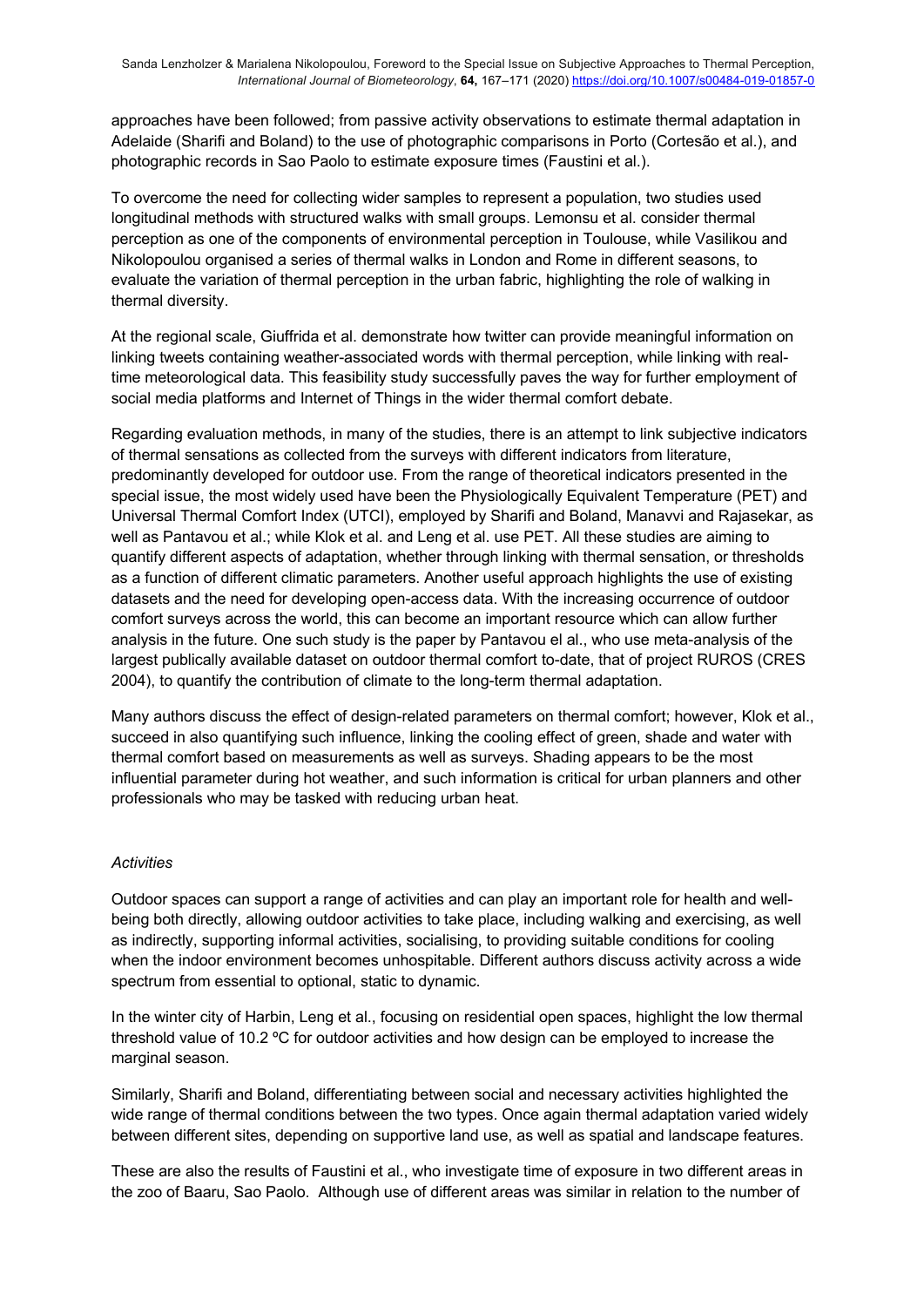people visiting the different areas, people spent longer time in the spaces with more favourable microclimatic conditions, i.e. better shading.

One typology of open spaces that had not been investigated before, but where outdoor comfort conditions have a considerable influence is religious spaces. These provide the framework for the analysis of Manavvi and Rajasekar, in two religious squares is New Delhi. Adaptation elements such from solar exposure and landscape, as well as implicit physiological factor such as intent of visit and thermal history have a significant effect on thermal perception. Particularly for those visiting the squares for religious purposes, neutral PET was 2.7 °C higher than those visiting for non-worship purposes, once again highlighting the importance of psychological adaptation.

#### *Social construct?*

Socio-economic and cultural backgrounds are rarely investigated in outdoor comfort surveys. It is generally acknowledged that outdoor space is predominately accessible to all. Although there is specific mention to spaces drawing people from different economic backgrounds and social hierarchies in the special issue, such as the religious squares, this is explicitly discussed by Aljawabra and Nikolopoulou. Focusing on a similar hot-arid climate of Marrakech in Morocco and Phoenix in Arizona, they highlight the effect such factors can have on thermal comfort. Due to the prevalence of air-condition in Phoenix, people were more sensitive to changes in air temperature and solar radiation, demonstrating a narrower comfort zone. Interestingly, in both cities, people from lower socio-economic background were found to be comfortable at a wider range of temperatures. Given the financial and environmental expense of using air-conditioning, comfortable outdoor spaces can thus provide suitable alternatives supporting outdoor activities for different population groups.

#### *What for the future?*

The special issue concludes with a position paper by Lenzholzer and de Vries. They assess the recent literature on outdoor thermal perception, aiming to develop an extended model of thermal perception that explicitly includes the subjective approaches, identifying knowledge gaps and suggesting new methods to study outdoor thermal perception. From refinement of the development or thermal indices to multisensory perception or technological developments, and immersive experiences, whether physical or digital, we are still in the infancy of fully articulating and quantifying the psychologically aspect of thermal perception. Although the model still remains speculative, the evidence provided throughout this special issue has highlighted a number of important issues.

Where personal data is not available, predictive models can be useful to inform comfort conditions and justify the efforts using publicly available data sources. The recurrent theme across the submissions highlights the important role of adaptation in supporting human activities. In this framework, design can be viewed as integral to increase environmental diversity and enhance adaptive capacity. This requires collaboration between different disciplines and understanding of semantics of different fields; from land use to urban morphology, to natural or other design interventions, all highlighting the importance of the network of open spaces. This aligns with the findings from a recent Special Issue from the built environment, which demonstrated that the fabric-first approach focusing on buildings as isolated entities needs to be revisited (Emmanuel and Steemers 2018).

Undoubtedly, we foresee a need for further research in the field. Focusing on the most densely populated regions, such as southeast Asia, Africa and south America can provide evidence for the critical role of open spaces, as well as health and well-being. In a changing climate, thermal perception is paramount to the development of comfortable open spaces, which not only increase resilience but also enable social justice ensuring access to comfortable environments to the wider population.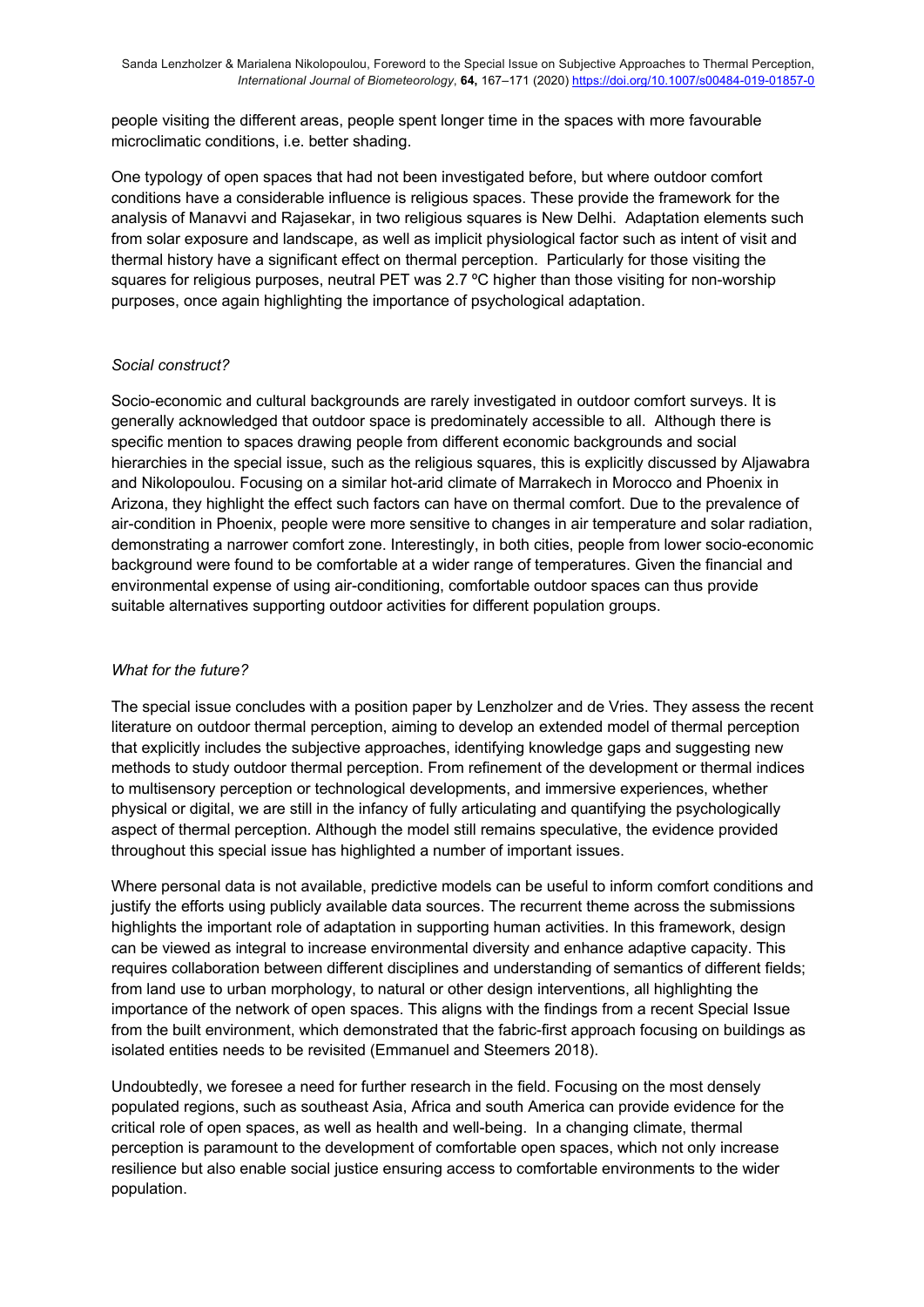#### **Acknowledgements**

The editorial work on this Special Issue was partly funded by the Research fellow fund of the Wageningen Institute for Environment and Climate Research (WIMEK)

#### **References**

- Aljawabra F, Nikolopoulou M (2010) Influence of hot arid climate on the use of outdoor urban spaces and thermal comfort: Do cultural and social backgrounds matter? Intelligent Buildings International 2 (3):198-217. https://doi.org/10.3763/inbi.2010.0046.
- Cortesão J, Alves FB, Corvacho H, Rocha C (2016) Retrofitting public spaces for thermal comfort and sustainability. Indoor and Built Environment 25 (7):1085-1095. https://doi.org/10.1177/1420326x16659326
- CRES, Centre for Renewable Energy Sources (2004) RUROS project & database, http://alpha.cres.gr/ruros.
- Creswell JW (2014) Research design : qualitative, quantitative, and mixed methods approaches. SAGE Publications, Thousand Oaks, California
- Emmanuel R, Steemers K (2018) Connecting the realms of urban form, density and microclimate. Building Research & Information 46 (8):804-808. https://doi.org/10.1080/09613218.2018.1507078.
- Heschong L (1979) Thermal delight in architecture. Mass, MIT Heschong L (1979) Thermal delight in architecture. Mass, MIT Press, Cambridge
- Husserl E (1960) Cartesian Meditations- an introduction to phenomenology (trans: Cairns D). Martinus Nijhoff, Den Haag.
- Klemm W, Heusinkveld BG, Lenzholzer S, Jacobs MH, Van Hove B (2015a) Psychological and physical impact of urban green spaces on outdoor thermal comfort during summertime in The Netherlands. Building and Environment 83:120-128, https://doi.org/10.1016/j.buildenv.2014.05.013.
- Klemm W, Heusinkveld BG, Lenzholzer S, van Hove B (2015b) Street greenery and its physical and psychological impact on thermal comfort. Landscape and Urban Planning 138:87-98, https://doi.org/10.1016/j.landurbplan.2015.02.009.
- Knez I (2005) Attachment and identity as related to a place and its perceived climate. Journal of Environmental Psychology 25 (2):207-218, https://doi.org/10.1016/j.jenvp.2005.03.003.
- Knez I, Thorsson S (2006) Influences of culture and environmental attitude on thermal, emotional and perceptual evaluations of a public square. International Journal of Biometeorology 50 (5):258- 268. https://doi.org/10.1007/s00484-006-0024-0.
- Knez I, Thorsson S (2008) Thermal, emotional and perceptual evaluations of a park: Cross-cultural and environmental attitude comparisons. Building and Environment 43 (9):1483-1490. https://doi.org/10.1016/j.buildenv.2007.08.002.
- Knez I, Thorsson S, Eliasson I, Lindberg F (2009) Psychological mechanisms in outdoor place and weather assessment: towards a conceptual model. International Journal of Biometeorology 53 (1):101-111. https://doi.org/10.1007/s00484-008-0194-z.
- Lenzholzer S (2010) Engrained experience-a comparison of microclimate perception schemata and microclimate measurements in Dutch urban squares. International Journal of Biometeorology 54 (2):141-151. https://link.springer.com/article/10.1007%2Fs00484-009-0262-z.
- Lenzholzer S, Koh J (2010) Immersed in microclimatic space: Microclimate experience and perception of spatial configurations in Dutch squares. Landscape and Urban Planning 95:1-15. https://doi.org/10.1016/j.landurbplan.2009.10.013.
- Lenzholzer S, van der Wulp NY (2010) Thermal experience and perception of the built environment in Dutch urban squares. Journal of Urban Design 15 (3):375-401
- Lin T-P (2009) Thermal perception, adaptation and attendance in a public square in hot and humid regions. Building and Environment 44 (10):2017-2026. https://doi.org/10.1016/j.buildenv.2009.02.004.
- Merleau- Ponty M (1992) The phenomenology of perception. Routledge, London Nikolopoulou M (2011) Outdoor thermal comfort. Frontiers in Bioscience 3:1552-1568. https://doi.org/10.2741/245.
- Nikolopoulou M, Baker N, Steemers K (2001) Thermal comfort in outdoor urban spaces: Understanding the human parameter. Solar Energy 70 (3):227-235. https://doi.org/10.1016/S0038-092X(00)00093-1.